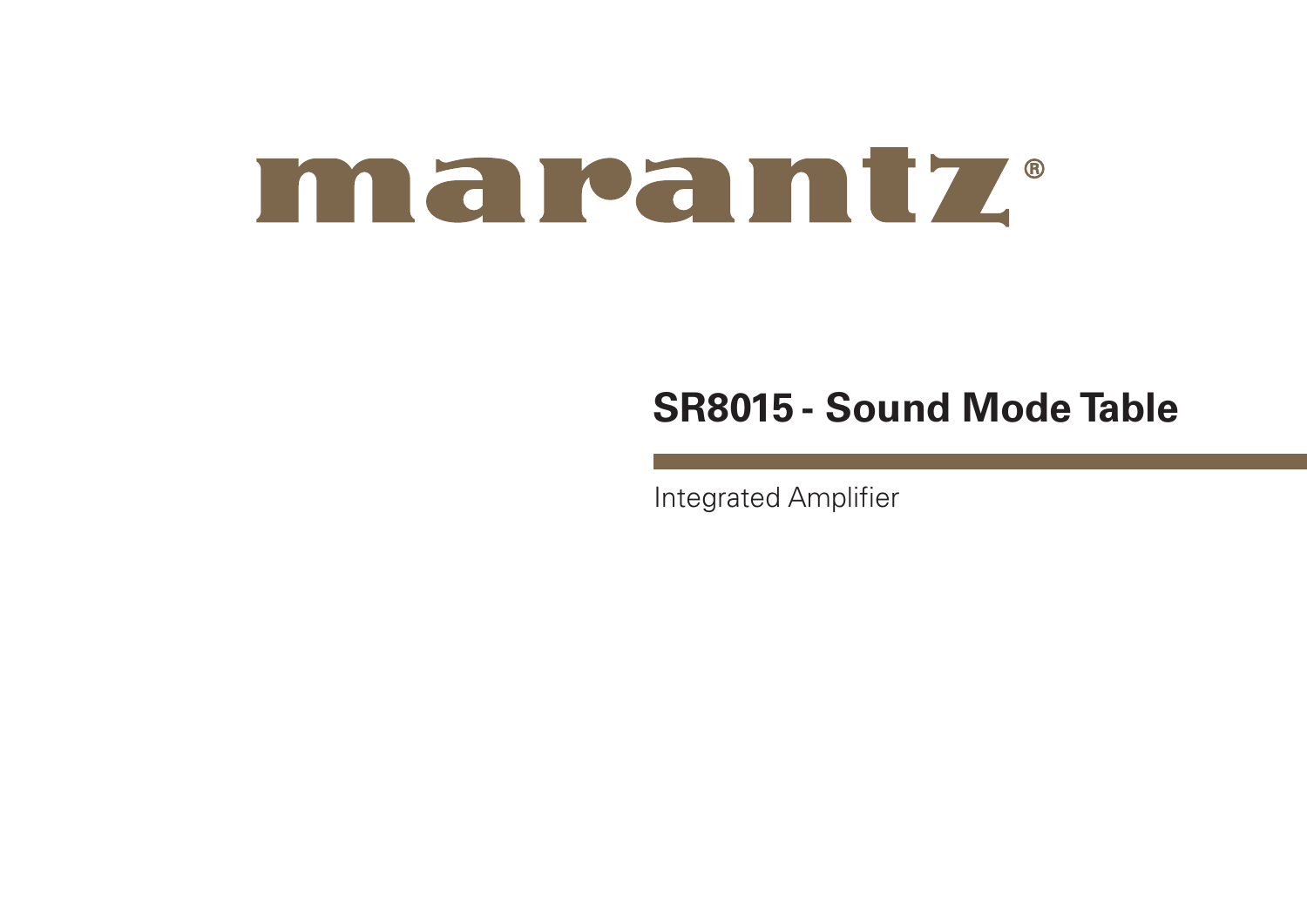### **Sound mode table**

#### **Sound modes and channel output**

 $\overline{\bigcirc}$  This indicates the audio output channels or surround parameters that can be set.

◎ This indicates the audio output channels. The output channels depend on the settings of "Speaker Config.".

|                                    |              |                |                 |                         |                      |                      |                         |                   | Channel output       |                    |                           |                      |                   |                                        |                                                       |                        |                |
|------------------------------------|--------------|----------------|-----------------|-------------------------|----------------------|----------------------|-------------------------|-------------------|----------------------|--------------------|---------------------------|----------------------|-------------------|----------------------------------------|-------------------------------------------------------|------------------------|----------------|
| Sound mode                         | Front<br>1/R | Center         | Surround<br>L/R | Surround<br>Back<br>L/R | Front Wide<br>1/R    | Front Height<br>1/R  | <b>Top Front</b><br>1/R | Top Middle<br>1/R | Top Rear<br>L/R      | Rear Height<br>1/R | Surround<br>Height<br>L/R | Center<br>Height     | Top Sur-<br>round | Front<br>Dolby Atmos<br>Enabled<br>L/R | Surround<br>Dolby Atmos Dolby Atmos<br>Enabled<br>L/R | Back<br>Enabled<br>L/R | Subwoofer      |
| Direct/Pure Direct (2-channel)     | $\circ$      |                |                 |                         |                      |                      |                         |                   |                      |                    |                           |                      |                   |                                        |                                                       |                        | ◎ ※ 5          |
| Direct/Pure Direct (Multi-channel) | $\bigcirc$   | $\circ$        | $\circledcirc$  | ◎※6                     | ◎※6                  | ◎※6                  | ◎※6                     | ◎※6               | ◎※6                  | ◎※6                | ◎※6                       | ◎※6                  | ◎※6               | ◎※6                                    | ◎※6                                                   | ◎ ※ 6                  | $\circ$        |
| DSD Direct (2-channel)             | $\circ$      |                |                 |                         |                      |                      |                         |                   |                      |                    |                           |                      |                   |                                        |                                                       |                        | <b>O</b> * 5   |
| DSD Direct (Multi-channel)         | $\bigcirc$   | $\circ$        | $\circledcirc$  |                         |                      |                      |                         |                   |                      |                    |                           |                      |                   |                                        |                                                       |                        | $\circ$        |
| Stereo                             | $\circ$      |                |                 |                         |                      |                      |                         |                   |                      |                    |                           |                      |                   |                                        |                                                       |                        | $\circ$        |
| Dolby Atmos                        | $\bigcirc$   | $\circ$        | $\circledcirc$  | $\circledcirc$          | $\circledcirc$       | $\circledcirc$       | $\circ$                 | $\circledcirc$    | $\circledcirc$       | $\circ$            |                           |                      |                   | $\circledcirc$                         | $\circledcirc$                                        | $\circ$                | $\circledcirc$ |
| Dolby TrueHD                       | $\bigcirc$   | $\circ$        | $\circledcirc$  | ◎※6                     |                      |                      |                         |                   |                      |                    |                           |                      |                   |                                        |                                                       |                        | $\circ$        |
| Dolby Digital Plus                 | $\bigcirc$   | $\circ$        | $\circledcirc$  | ◎※6                     |                      |                      |                         |                   |                      |                    |                           |                      |                   |                                        |                                                       |                        | $\odot$        |
| Dolby Digital                      | $\bigcirc$   | $\circ$        | $\circledcirc$  |                         |                      |                      |                         |                   |                      |                    |                           |                      |                   |                                        |                                                       |                        | $\circ$        |
| Dolby Surround * 1                 | $\bigcirc$   | $\circ$        | $\circledcirc$  | ◎※7                     | ◎※8                  | $\circ$              | $\circ$                 | $\circ$           | $\circledcirc$       | $\circ$            |                           |                      |                   | $\circledcirc$                         | $\circledcirc$                                        | $\circ$                | $\circledcirc$ |
| IMAX DTS:X * 2                     | $\bigcirc$   | $\circ$        | $\circledcirc$  | $\circ$                 | $\circledcirc$       | $\circledcirc$       | $\circledcirc$          | $\circledcirc$    | $\circledcirc$       | $\circledcirc$     | $\circledcirc$            | $\circledcirc$       |                   | $\odot$                                | $\odot$                                               | $\circledcirc$         | $\circ$        |
| <b>IMAX DTS</b>                    | $\bigcirc$   | $\circ$        | ◎※9             | ◎※9                     |                      |                      |                         |                   |                      |                    |                           |                      |                   |                                        |                                                       |                        | $\odot$        |
| $DTS:X \times 2$                   | $\bigcirc$   | $\circ$        | $\circledcirc$  | $\circ$                 | $\circledcirc$       | $\circledcirc$       | $\circledcirc$          | $\circledcirc$    | $\circledcirc$       | $\circledcirc$     | $\circledcirc$            | $\circ$              | $\circledcirc$    | $\odot$                                | $\circledcirc$                                        | $\circledcirc$         | $\circ$        |
| DTS-HD                             | $\bigcirc$   | $\circledcirc$ | $\circledcirc$  | ◎※6                     | ◎※6                  |                      |                         |                   |                      |                    |                           |                      |                   |                                        |                                                       |                        | $\circledcirc$ |
| <b>DTS</b> Express                 | $\bigcirc$   | $\circledcirc$ | $\circledcirc$  | $\circ$                 |                      |                      |                         |                   |                      |                    |                           |                      |                   |                                        |                                                       |                        | $\circ$        |
| DTS 96/24                          | $\circ$      | $\circledcirc$ | $\circledcirc$  | $\circledcirc$          |                      |                      |                         |                   |                      |                    |                           |                      |                   |                                        |                                                       |                        | $\circledcirc$ |
| <b>DTS Surround</b>                | $\bigcirc$   | $\circ$        | $\circledcirc$  | $\circ$                 |                      |                      |                         |                   |                      |                    |                           |                      |                   |                                        |                                                       |                        | $\circ$        |
| DTS Neural: X * 3                  | $\bigcirc$   | $\circledcirc$ | $\circledcirc$  | $\circledcirc$          | $\circledcirc$       | $\circledcirc$       | $\circledcirc$          | $\circledcirc$    | $\circledcirc$       | $\circledcirc$     | $\circledcirc$            | $\circledcirc$       | $\circledcirc$    | $\circledcirc$                         | $\circledcirc$                                        | $\circ$                | $\circledcirc$ |
| DTS Virtual: X % 4                 | $\bigcirc$   | $\circ$        | $\circledcirc$  | $\circ$                 |                      |                      |                         |                   |                      |                    |                           |                      |                   |                                        |                                                       |                        | $\circ$        |
| Auro-3D                            | $\bigcirc$   | $\circledcirc$ | $\circledcirc$  | $\circledcirc$          |                      | $\circledcirc$       |                         |                   |                      | ◎ ※ 10             | $\circledcirc$            | $\circledcirc$       | $\circledcirc$    | <b>◎</b> ※ 11                          | ◎※11                                                  | <b>◎※11</b>            | $\circledcirc$ |
| Auro-2D Surround                   | $\bigcirc$   | $\circ$        | $\circledcirc$  | $\circ$                 |                      |                      |                         |                   |                      |                    |                           |                      |                   |                                        |                                                       |                        | $\circ$        |
| Multi Ch In                        | $\bigcirc$   | $\circ$        | $\circ$         | ◎※6                     |                      |                      |                         |                   |                      |                    |                           |                      |                   |                                        |                                                       |                        | $\odot$        |
| MPEG-2 AAC (JAPAN Model Only)      | $\bigcirc$   | $\circ$        | $\circledcirc$  |                         |                      |                      |                         |                   |                      |                    |                           |                      |                   |                                        |                                                       |                        | $\circ$        |
| MPEG-4 AAC (JAPAN Model Only)      | $\bigcirc$   | $\circ$        | $\circledcirc$  |                         |                      |                      |                         |                   |                      |                    |                           |                      |                   |                                        |                                                       |                        | $\circledcirc$ |
| Multi Ch Stereo                    | $\circ$      | $\circ$        | $\circledcirc$  | $\circ$                 | <b>O</b> $\times$ 12 | <b>O</b> $\times$ 12 | <b>◎※12</b>             | <b>O</b> × 12     | <b>O</b> $\times$ 12 | <b>◎※12</b>        | <b>O</b> $\times$ 12      | <b>O</b> $\times$ 12 | <b>◎</b> ※ 12     | <b>O</b> × 12                          | <b>◎</b> ※ 12                                         | ◎※12                   | $\circledcirc$ |
| Virtual                            | $\bigcirc$   |                |                 |                         |                      |                      |                         |                   |                      |                    |                           |                      |                   |                                        |                                                       |                        | $\circ$        |

※ 1 The applicable sound mode includes "Dolby Surround" and sound modes that have "+Dolby Surround" in the sound mode name.

※ 2 Audio can be played through a maximum of 11-channels when 11 speakers or more (excluding the subwoofer) are installed.

※ 3 The applicable sound mode includes "DTS Neural:X" and sound modes that have "+Neural:X" in the sound mode name.

※ 4 The applicable sound mode includes "DTS Virtual:X" and sound modes that have "+Virtual:X" in the sound mode name.

※ 5 Audio is output when "Subwoofer Mode" in the menu is set to "LFE+Main".

※ 6 A signal for each channel contained in an input signal is output as audio.

※ 7 Audio is not output when the "Speaker Virtualizer" in the menu is set to "On" and "Speaker Config." - "Surr. Back" in the menu is set to "1 spkr".

※ 8 Audio is not output when the "Speaker Virtualizer" is set to "On".

※ 9 When "Speaker Config." - "Surr. Back" is set to "2 spkrs", "Speaker Config." - "Center" is set to "Large" or "Small", and sound mode is set to "IMAX DTS", surround audio is output from the surround back speaker. Audio is not output from the surround speaker.

※ 10 For the best Auro-3D experience Surround Height speakers are recommended, however you may substitute Rear Height speakers from a Dolby Atmos speaker setup in place of Surround Height speakers.

※ 11 For the best Auro-3D experience Front Height and Surround Height speakers are recommended, however you may substitute Dolby Atmos Enabled speakers.

※ 12 Audio is output from the speakers specified in the "Surround Parameter" – "Speaker Select" settings.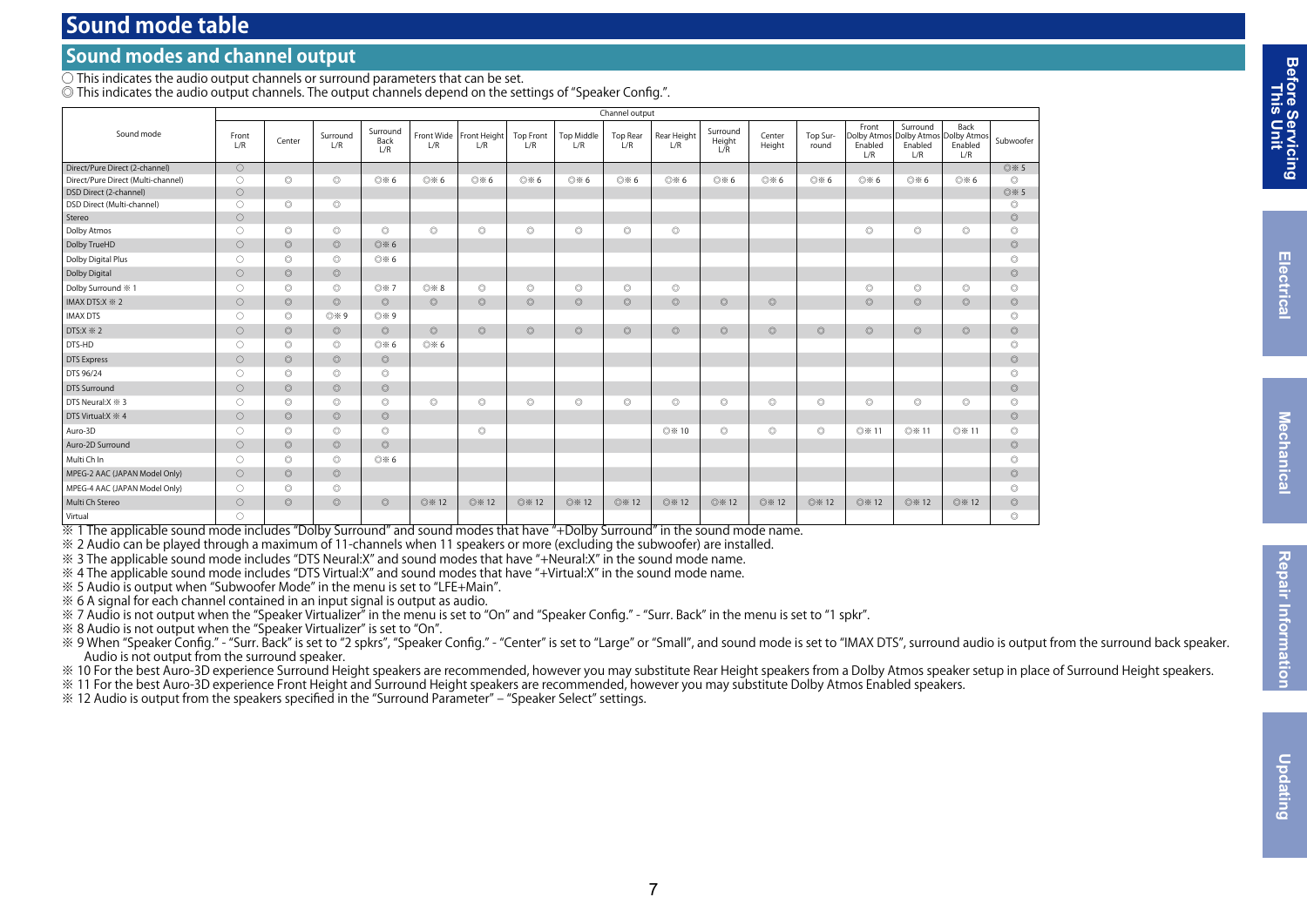#### **Sound modes and surround parameters**

|                                                  |            |                              |                              |                         |                                    |                         |                              |                        | Surround Parameter |                               |                           |                          |                          |        |                                                |                 |           |                    |                     |                                   |                                     |                         | Audyssey                                   |                     |              |                          |
|--------------------------------------------------|------------|------------------------------|------------------------------|-------------------------|------------------------------------|-------------------------|------------------------------|------------------------|--------------------|-------------------------------|---------------------------|--------------------------|--------------------------|--------|------------------------------------------------|-----------------|-----------|--------------------|---------------------|-----------------------------------|-------------------------------------|-------------------------|--------------------------------------------|---------------------|--------------|--------------------------|
| Sound mode                                       | Cinema EO  | Loudness<br>Management<br>※2 | Dynamic<br>Compression<br>※3 | Dialog<br>Control<br>%4 | Low<br>Frequency<br>Effects<br>* 5 | Speaker<br>Select<br>※6 | Speaker<br>Virtualizer<br>※7 | <b>DTS</b><br>Neural:X | <b>IMAX</b>        | <b>IMAX Audio</b><br>Settings | High Pass<br>Filter<br>※8 | Low Pass<br>Filter<br>※8 | Subwoofer<br>Mode<br>* 8 |        | Auro-Matic Auro-Matic<br>3D Preset 3D Strength | Auro-3D<br>Mode | Subwoofer | Dialog<br>Enhancer | Tone<br>※9          | Subwoofer<br>Level Adjust<br>※ 11 | MultEQ®<br><b>XT32</b><br>※ 12 ※ 13 | Dynamic EQ<br>※ 14 ※ 15 | Dynamic<br>Volume<br>※ 14 ※ 15   ※ 14 ※ 15 | Audyssey<br>LFC™    | M-DAX<br>※16 | <b>Bass Sync</b><br>3617 |
| Direct/Pure Direct (2-channel) ※ 1               |            | $\circ$                      | $\circ$                      |                         |                                    |                         |                              |                        |                    |                               |                           |                          |                          |        |                                                |                 | ○ ※ 18    |                    |                     | ○※18                              |                                     |                         |                                            |                     |              |                          |
| Direct/Pure Direct (Multi-channel)<br>$\times 1$ |            | $\bigcirc$                   | $\bigcirc$                   | $\bigcirc$              | $\bigcirc$                         |                         |                              |                        |                    |                               |                           |                          |                          |        |                                                |                 |           |                    |                     | $\bigcirc$                        |                                     |                         |                                            |                     |              | $\bigcirc$               |
| DSD Direct (2-channel)                           |            |                              |                              |                         |                                    |                         |                              |                        |                    |                               |                           |                          |                          |        |                                                |                 | ○※18      |                    |                     | ○※18                              |                                     |                         |                                            |                     |              |                          |
| DSD Direct (Multi-channel)                       |            |                              |                              |                         |                                    |                         |                              |                        |                    |                               |                           |                          |                          |        |                                                |                 |           |                    |                     | $\bigcirc$                        |                                     |                         |                                            |                     |              | $\bigcirc$               |
| Stereo                                           |            | $\circ$                      | $\circ$                      | $\circ$                 | $\circ$                            |                         |                              |                        |                    |                               |                           |                          |                          |        |                                                |                 | ○※19      | $\circ$            | $\circ$             | ○※19                              | $\circ$                             | $\circ$                 | $\circ$                                    | $\circ$             | $\circ$      | $\circ$                  |
| Dolby Atmos                                      | $\bigcirc$ | $\bigcirc$                   | $\bigcirc$                   |                         | $\bigcirc$                         |                         | $\bigcirc$                   |                        |                    |                               |                           |                          |                          |        |                                                |                 |           | $\bigcirc$         | $\bigcirc$          |                                   | $\bigcirc$                          | $\bigcirc$              | $\bigcirc$                                 | $\bigcirc$          |              | $\bigcirc$               |
| Dolby TrueHD                                     | $\circ$    | $\circ$                      | $\circ$                      |                         | $\circ$                            |                         |                              |                        |                    |                               |                           |                          |                          |        |                                                |                 |           | $\circ$            | $\circlearrowright$ | $\circ$                           | $\circ$                             | $\circ$                 | $\circ$                                    | $\circ$             |              | $\bigcirc$               |
| Dolby Digital Plus                               | $\circ$    | $\bigcirc$                   | $\bigcirc$                   |                         | $\bigcirc$                         |                         |                              |                        |                    |                               |                           |                          |                          |        |                                                |                 |           | $\circ$            | $\circ$             | $\circ$                           | $\circ$                             | $\circ$                 | $\circ$                                    | $\circ$             |              | $\bigcirc$               |
| Dolby Digital                                    | $\circ$    | $\circ$                      | $\circ$                      |                         | $\circ$                            |                         |                              |                        |                    |                               |                           |                          |                          |        |                                                |                 |           | $\circ$            | $\circ$             | $\circ$                           | $\bigcirc$                          | $\circ$                 | $\circ$                                    | $\circ$             |              | $\bigcirc$               |
| Dolby Surround                                   | $\bigcirc$ | $\bigcirc$                   | $\bigcirc$                   |                         |                                    |                         | $\bigcirc$                   |                        |                    |                               |                           |                          |                          |        |                                                |                 |           | $\circ$            | $\circ$             | $\bigcirc$                        | $\circ$                             | $\circ$                 | $\circ$                                    | $\circ$             | $\circ$      |                          |
| <b>IMAX DTS:X</b>                                | $\circ$    |                              | $\circ$                      | $\circ$                 | $\circ$                            |                         |                              | $\bigcirc$             | $\circ$            | $\circ$                       | $\circ$                   | $\circ$                  | $\bigcirc$               |        |                                                |                 |           | $\circ$            | $\circlearrowright$ | $\circ$                           | $\bigcirc$                          | $\circ$                 | $\circ$                                    | $\circ$             |              | $\circ$                  |
| <b>IMAX DTS</b>                                  | $\circ$    |                              | $\bigcirc$                   |                         | $\bigcirc$                         |                         |                              |                        | $\bigcirc$         | $\bigcirc$                    | $\bigcirc$                | $\bigcirc$               | $\circ$                  |        |                                                |                 |           | $\circ$            | $\circ$             | $\bigcirc$                        | $\circ$                             | $\circ$                 | $\circ$                                    | $\bigcirc$          |              | $\bigcirc$               |
| DTS:X                                            | $\circ$    |                              | $\circ$                      | $\bigcirc$              | $\circ$                            |                         |                              | $\bigcirc$             | $\circ$            |                               |                           |                          |                          |        |                                                |                 |           | $\circ$            | $\circ$             | $\circ$                           | $\bigcirc$                          | $\circ$                 | $\circ$                                    | $\circ$             |              | $\bigcirc$               |
| DTS-HD                                           | $\circ$    |                              | $\bigcirc$                   |                         | $\bigcirc$                         |                         |                              |                        | O                  |                               |                           |                          |                          |        |                                                |                 |           | $\circ$            | $\circ$             | $\bigcirc$                        | $\circ$                             | O                       | $\circ$                                    | $\bigcirc$          |              | $\bigcirc$               |
| <b>DTS</b> Express                               | $\circ$    |                              |                              |                         | $\circ$                            |                         |                              |                        | $\circ$            |                               |                           |                          |                          |        |                                                |                 |           | $\circ$            | $\circ$             | $\circ$                           | $\bigcirc$                          | $\circ$                 | $\circ$                                    | $\circ$             |              | $\bigcirc$               |
| DTS 96/24                                        | $\bigcirc$ |                              |                              |                         | $\bigcirc$                         |                         |                              |                        | $\bigcirc$         |                               |                           |                          |                          |        |                                                |                 |           | $\bigcirc$         | $\circ$             | $\bigcirc$                        | $\circ$                             | $\bigcirc$              | $\bigcirc$                                 | $\bigcirc$          |              | $\bigcirc$               |
| <b>DTS</b> Surround                              | $\circ$    |                              | $\circ$                      |                         | $\circ$                            |                         |                              |                        | $\circ$            |                               |                           |                          |                          |        |                                                |                 |           | $\circ$            | $\circ$             | $\circ$                           | $\circ$                             | $\circ$                 | $\circ$                                    | $\circ$             |              | $\bigcirc$               |
| DTS Neural:X                                     | $\bigcirc$ | $\bigcap$                    | $\bigcirc$                   |                         |                                    |                         |                              |                        |                    |                               |                           |                          |                          |        |                                                |                 |           | $\bigcirc$         | $\circ$             | $\bigcirc$                        | $\bigcirc$                          | $\bigcirc$              | $\bigcirc$                                 | $\bigcirc$          | $\circ$      |                          |
| DTS Virtual:X                                    | $\circ$    |                              | $\bigcirc$                   |                         |                                    |                         |                              |                        |                    |                               |                           |                          |                          |        |                                                |                 |           | $\circ$            | $\circ$             | $\circ$                           | $\circ$                             |                         |                                            |                     | $\circ$      |                          |
| Auro-3D                                          | $\bigcirc$ |                              |                              |                         | $\bigcirc$                         |                         |                              |                        |                    |                               |                           |                          |                          | ◯ ※ 20 | ○ ※ 20                                         | ◯ ※ 21          |           | $\bigcirc$         | $\bigcirc$          | $\bigcirc$                        | $\circ$                             | $\bigcirc$              | $\circ$                                    | $\bigcirc$          | $\bigcirc$   | $\bigcirc$               |
| Auro-2D Surround                                 | $\circ$    |                              |                              |                         | $\bigcirc$                         |                         |                              |                        |                    |                               |                           |                          |                          |        |                                                |                 |           | $\circ$            | $\circlearrowright$ | $\circlearrowright$               | $\bigcirc$                          | $\circlearrowright$     | $\bigcirc$                                 | $\circlearrowright$ | $\circ$      | $\circ$                  |
| Multi Ch In                                      | $\bigcirc$ |                              |                              |                         | $\bigcirc$                         |                         |                              |                        |                    |                               |                           |                          |                          |        |                                                |                 |           | $\circ$            | $\circ$             | $\circ$                           | $\circ$                             | $\circ$                 | $\circ$                                    | $\circ$             |              | $\bigcirc$               |
| MPEG-4 AAC (JP Only)                             | $\circ$    |                              |                              |                         | $\circ$                            |                         |                              |                        |                    |                               |                           |                          |                          |        |                                                |                 |           | $\circ$            | $\circlearrowright$ | $\circ$                           | $\bigcirc$                          | $\circ$                 | $\circ$                                    | $\circ$             |              | $\bigcirc$               |
| MPEG-2 AAC (JP Only)                             | $\circ$    |                              |                              |                         | $\bigcirc$                         |                         |                              |                        |                    |                               |                           |                          |                          |        |                                                |                 |           | $\circ$            | $\circ$             | $\circ$                           | $\circ$                             | $\circ$                 | $\circ$                                    | $\circ$             |              | $\bigcirc$               |
| Multi Ch Stereo                                  | $\circ$    | $\circ$                      | $\bigcirc$                   | $\circ$                 | $\bigcirc$                         | O                       |                              |                        |                    |                               |                           |                          |                          |        |                                                |                 |           | $\circ$            | $\circlearrowright$ | $\circ$                           | $\bigcirc$                          | $\circ$                 | $\bigcirc$                                 | $\bigcirc$          | $\circ$      | $\circ$                  |
| Virtual                                          |            | ◠                            | $\bigcirc$                   | ∩                       | $\bigcirc$                         |                         |                              |                        |                    |                               |                           |                          |                          |        |                                                |                 |           |                    | $\bigcirc$          | $\bigcirc$                        | $\bigcirc$                          | $\bigcirc$              | $\bigcirc$                                 | $\bigcirc$          | $\bigcirc$   | $\bigcirc$               |

※ 1 During playback in Pure Direct mode, the surround parameters are the same as in Direct mode.

※ 2 This item can be selected when a Dolby Digital, Dolby Digital Plus, Dolby TrueHD or Dolby Atmos signal is played.

※ 3 This item can be selected when a Dolby Digital, Dolby Digital Plus, Dolby TrueHD, Dolby Atmos, DTS:X or DTS signal is played.

※ 4 This item can be selected when a DTS:X signal that is compatible with the Dialog Control function is input.

※ 5 This item can be selected when a Dolby Digital or DTS signal or DVD-Audio is played.

※ 6 This item can be selected when Height, Ceiling or Dolby Atmos Enabled speakers are used.

※ 7 This item can be set when any Height, Ceiling or Dolby Atmos Enabled speakers are not used, or Surround speakers are not used.

※ 8 This item can be selected when "IMAX Audio Settings" in the menu is set to "Manual".

※ 9 This item cannot be set when "Dynamic EQ" is set to "On".

※ 10 This item cannot be set when "Center" is set to "None".

※ 11 This item cannot be set when "Subwoofer" in the menu is set to "None".

※ 12 This item cannot be set when Audyssey® Setup (Speaker Calibration) has not been performed.

※ 13 This item cannot be selected when a DTS:X format with a sampling frequency of over 48 kHz is input.

※ 14 This item cannot be set when "MultEQ® XT32" in the menu is set to "Off".

※ 15 This item cannot be set when sound mode is "DTS Virtual:X" or sound mode that have "+Virtual:X" in the sound mode name.

※ 16 This item can be set when the input signal is analog, PCM 48 kHz or 44.1 kHz.

※ 17 This can be set when the LFE signal is included in the input signal.

※ 18 This setting is available when "Subwoofer Mode" in the menu is set to "LFE+Main".

※ 19 This item can be set when "Front" is set to "Small" or "Subwoofer Mode" is set to "LFE+Main".

※ 20 This can be set if the input signal does not contain an Auro-3D signal or if the input Auro-3D signal does not contain Front Height channels.

※ 21 This can be set if the input signal contains an Auro-3D signal.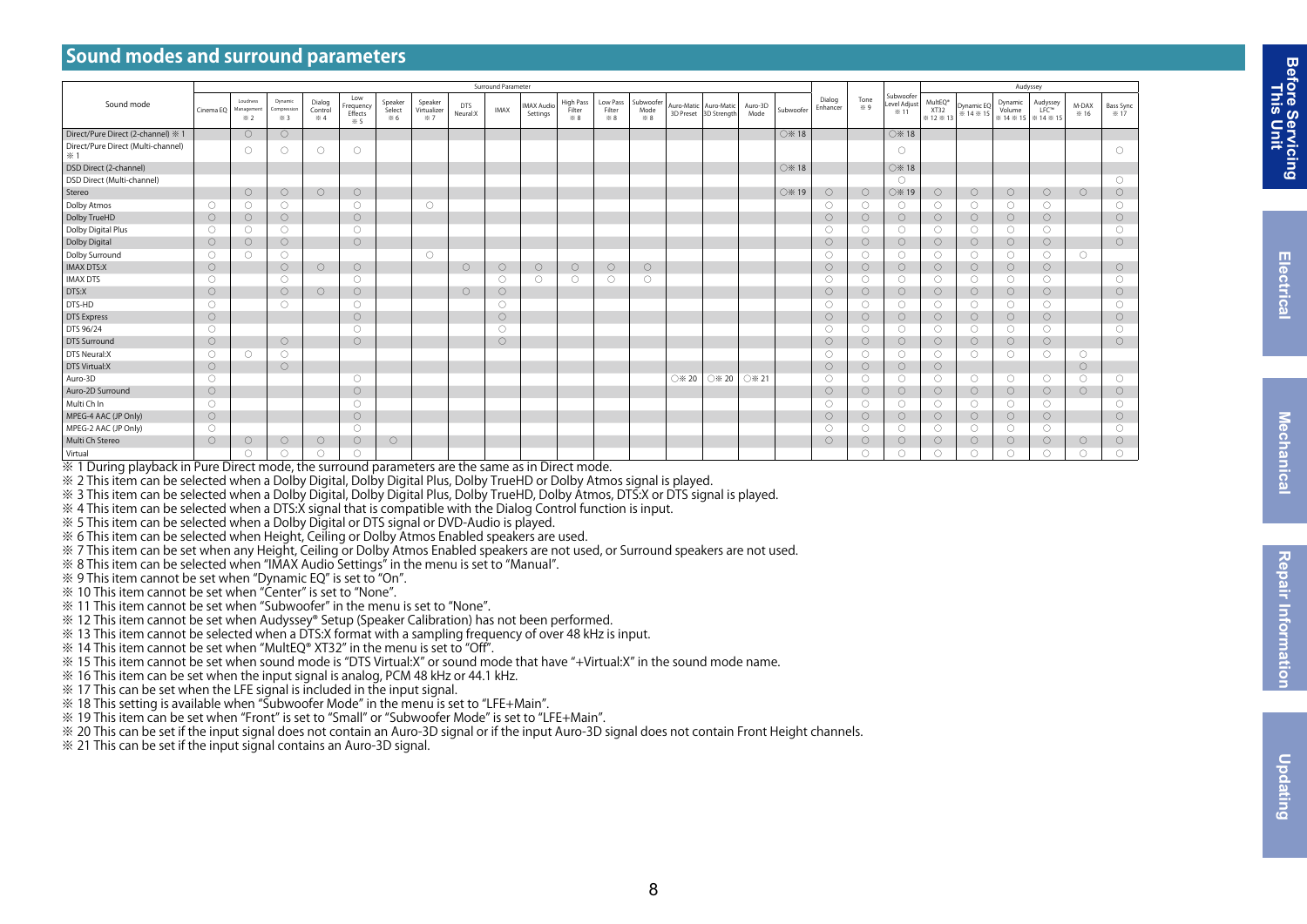#### **Types of input signals, and corresponding sound modes**

#### $\bullet$  This indicates the default sound mode.  $\bigcirc$  This indicates the selectable sound mode.

|                                   |                          |                     |                     |                                     |                      | 2-channel signal     |                      |                       |                                                    |                     | Multi-channel signal     |                     |                     |                                     |                       |                            |                     |                      |                       |                      |                      |                      |                     |                       |                                        |                     |                                      |
|-----------------------------------|--------------------------|---------------------|---------------------|-------------------------------------|----------------------|----------------------|----------------------|-----------------------|----------------------------------------------------|---------------------|--------------------------|---------------------|---------------------|-------------------------------------|-----------------------|----------------------------|---------------------|----------------------|-----------------------|----------------------|----------------------|----------------------|---------------------|-----------------------|----------------------------------------|---------------------|--------------------------------------|
| Sound mode                        | <b>NOTE</b>              | Dolby<br>TrueHD     | Plus                | Dolby Digital Dolby Digital<br>(EX) | DTS-HD               | DTS Express          | <b>DTS</b>           |                       | MPEG-2 AAC<br>Analog / PCM MPEG-4 AAC<br>(JP Only) | DSD<br>er Audio CD  | Dolby<br>Atmos           | Dolby<br>TrueHD     | Plus                | Dolby Digital Dolby Digital<br>(EX) | IMAX<br>DTS:X         | <b>IMAX DTS</b>            | DTS:X               | DTS-HD               | <b>DTS</b><br>Express | DTS ES<br>Dscrt6.1   | DTS ES<br>Mtrx6.1    | <b>DTS</b>           | Auro-3D             | PCM multi-<br>channel | MPEG-2 AAC/<br>MPEG-4 AAC<br>(JP Only) | DSD<br>Der Audio CD | <b>Before Servicing</b><br>This Unit |
| Direct                            |                          |                     |                     |                                     |                      |                      |                      |                       |                                                    |                     |                          |                     |                     |                                     |                       |                            |                     |                      |                       |                      |                      |                      |                     |                       |                                        |                     |                                      |
| Direct                            |                          | $\circ$             | $\bigcirc$          | $\circ$                             | $\circlearrowright$  | $\circlearrowright$  | $\circlearrowright$  | $\bigcirc\mathbb{X}2$ | $\circ$                                            |                     | $\circ$                  | $\circlearrowright$ | $\circlearrowright$ | $\circlearrowright$                 | $\circlearrowright$   | $\circlearrowright$        | $\circlearrowright$ | $\circ$              | $\circlearrowright$   | $\circlearrowright$  | $\circlearrowright$  | $\circlearrowright$  | $\circlearrowright$ | $\circlearrowright$   | $\circlearrowright$                    |                     |                                      |
| DSD Direct                        |                          |                     |                     |                                     |                      |                      |                      |                       |                                                    | $\circlearrowright$ |                          |                     |                     |                                     |                       |                            |                     |                      |                       |                      |                      |                      |                     |                       |                                        | $\circlearrowright$ |                                      |
| Pure Direct                       |                          |                     |                     |                                     |                      |                      |                      |                       |                                                    |                     |                          |                     |                     |                                     |                       |                            |                     |                      |                       |                      |                      |                      |                     |                       |                                        |                     |                                      |
| Pure Direct                       |                          | $\circ$             | $\circ$             | $\circ$                             | $\circ$              | $\circ$              | $\circ$              | $\circ$               | $\circ$                                            |                     | $\circ$                  | $\circ$             | $\circ$             | $\circ$                             | $\circ$               | $\circ$                    | $\circ$             | $\circ$              | $\circ$               | $\circ$              | $\circ$              | $\circ$              | $\circ$             | $\circ$               | $\circ$                                |                     |                                      |
| DSD Pure Direct                   |                          |                     |                     |                                     |                      |                      |                      |                       |                                                    | $\circlearrowright$ |                          |                     |                     |                                     |                       |                            |                     |                      |                       |                      |                      |                      |                     |                       |                                        | $\bigcirc$          |                                      |
| Stereo                            |                          |                     |                     |                                     |                      |                      |                      |                       |                                                    |                     |                          |                     |                     |                                     |                       |                            |                     |                      |                       |                      |                      |                      |                     |                       |                                        |                     |                                      |
| Stereo                            |                          | $\circ$             | $\circ$             | $\circ$                             | $\circ$              | $\circ$              | $\circ$              | $\bullet$             | $\circ$                                            | $\bullet$           | $\circ$                  | $\circ$             | $\circ$             | $\circ$                             | $\circ$               | $\bigcirc$                 | $\circ$             | $\circ$              | $\circ$               | $\circ$              | $\circ$              | $\circ$              | $\circ$             | $\circ$               | $\circ$                                | $\circ$             |                                      |
| Dolby Surround                    |                          |                     |                     |                                     |                      |                      |                      |                       |                                                    |                     |                          |                     |                     |                                     |                       |                            |                     |                      |                       |                      |                      |                      |                     |                       |                                        |                     |                                      |
| Dolby Atmos                       | $\times 1$               |                     |                     |                                     |                      |                      |                      |                       |                                                    |                     | $\bullet$                |                     |                     |                                     |                       |                            |                     |                      |                       |                      |                      |                      |                     |                       |                                        |                     |                                      |
| Dolby TrueHD                      |                          | $\circ$             |                     |                                     |                      |                      |                      |                       |                                                    |                     | $\bigcirc\mathbb{X}$ 3   | $\circ$             |                     |                                     |                       |                            |                     |                      |                       |                      |                      |                      | ○※4                 |                       |                                        |                     |                                      |
| Dolby Digital Plus                |                          |                     | $\circlearrowright$ |                                     |                      |                      |                      |                       |                                                    |                     | $\circ$ $\times$ 5       |                     | $\circlearrowright$ |                                     |                       |                            |                     |                      |                       |                      |                      |                      |                     |                       |                                        |                     | <b>Electrical</b>                    |
| Dolby Digital                     |                          |                     |                     | $\circlearrowright$                 |                      |                      |                      |                       |                                                    |                     |                          |                     |                     | $\circlearrowright$                 |                       |                            |                     |                      |                       |                      |                      |                      |                     |                       |                                        |                     |                                      |
| Dolby (D+) (HD) + Dolby Surround  |                          |                     |                     |                                     |                      |                      |                      |                       |                                                    |                     |                          |                     | $\bullet$           | $\bullet$                           |                       |                            |                     |                      |                       |                      |                      |                      | ○※4                 |                       |                                        |                     |                                      |
| Dolby (D+) (HD) + Neural:X        |                          |                     |                     |                                     |                      |                      |                      |                       |                                                    |                     |                          | $\circ$             | $\circ$             | $\circ$                             |                       |                            |                     |                      |                       |                      |                      |                      | ○※4                 |                       |                                        |                     |                                      |
| Dolby Surround                    |                          | $\bullet$           | $\bullet$           | $\bullet$                           | $\circlearrowright$  | $\circlearrowright$  | $\circlearrowright$  | $\circlearrowright$   | $\bullet$                                          | $\circlearrowright$ |                          |                     |                     |                                     |                       |                            |                     |                      |                       |                      |                      |                      |                     |                       |                                        |                     |                                      |
| DTS Surround                      |                          |                     |                     |                                     |                      |                      |                      |                       |                                                    |                     |                          |                     |                     |                                     |                       |                            |                     |                      |                       |                      |                      |                      |                     |                       |                                        |                     |                                      |
| <b>IMAX DTS:X</b>                 |                          |                     |                     |                                     |                      |                      |                      |                       |                                                    |                     |                          |                     |                     |                                     | $\bullet$ $\times$ 10 |                            |                     |                      |                       |                      |                      |                      |                     |                       |                                        |                     |                                      |
| <b>IMAX DTS</b>                   |                          |                     |                     |                                     |                      |                      |                      |                       |                                                    |                     |                          |                     |                     |                                     |                       | $\oslash$ $\frac{1}{2}$ 10 |                     |                      |                       |                      |                      | ○※11                 |                     |                       |                                        |                     |                                      |
| <b>DTS:X MSTR / DTS:X</b>         |                          |                     |                     |                                     |                      |                      |                      |                       |                                                    |                     |                          |                     |                     |                                     |                       |                            | $\bullet$           |                      |                       |                      |                      |                      |                     |                       |                                        |                     |                                      |
| <b>DTS-HD MSTR</b>                |                          |                     |                     |                                     |                      |                      |                      |                       |                                                    |                     |                          |                     |                     |                                     | ○ ※ 12                |                            |                     | ○※13                 |                       |                      |                      |                      | ○※14                |                       |                                        |                     |                                      |
|                                   |                          |                     |                     |                                     | ○※13                 |                      |                      |                       |                                                    |                     |                          |                     |                     |                                     |                       | ○※12                       |                     |                      |                       |                      |                      |                      |                     |                       |                                        |                     |                                      |
| <b>DTS-HD HI RES</b>              |                          |                     |                     |                                     | ○※15                 |                      |                      |                       |                                                    |                     |                          |                     |                     |                                     |                       | ○※12                       |                     | ○ ※ 15               |                       |                      |                      |                      |                     |                       |                                        |                     |                                      |
| <b>DTS</b> Express                |                          |                     |                     |                                     |                      | $\circ$              |                      |                       |                                                    |                     |                          |                     |                     |                                     |                       | ○※12                       |                     |                      | $\circ$               |                      |                      |                      |                     |                       |                                        |                     |                                      |
| DTS ES Dscrt 6.1                  | $\times 6$               |                     |                     |                                     |                      |                      |                      |                       |                                                    |                     |                          |                     |                     |                                     |                       |                            |                     |                      |                       | $\circlearrowright$  |                      |                      |                     |                       |                                        |                     | <b>Mechanical</b>                    |
| DTS ES Mtrx 6.1                   | $\divideontimes$ 6       |                     |                     |                                     |                      |                      |                      |                       |                                                    |                     |                          |                     |                     |                                     |                       |                            |                     |                      |                       |                      | $\circ$              |                      |                     |                       |                                        |                     |                                      |
| DTS 96/24                         |                          |                     |                     |                                     |                      |                      | ○ ※ 16               |                       |                                                    |                     |                          |                     |                     |                                     |                       |                            |                     |                      |                       |                      |                      | ○ ※ 16               |                     |                       |                                        |                     |                                      |
| DTS Surround                      |                          |                     |                     |                                     |                      |                      | $\circ$              |                       |                                                    |                     |                          |                     |                     |                                     |                       | ○※12                       |                     |                      |                       | $\circlearrowright$  | $\circlearrowright$  | $\circ$              |                     |                       |                                        |                     |                                      |
| IMAX DTS + Neural:X               |                          |                     |                     |                                     |                      |                      |                      |                       |                                                    |                     |                          |                     |                     |                                     |                       | $\bullet \times 10$        |                     |                      |                       |                      |                      | ○※11                 |                     |                       |                                        |                     |                                      |
| IMAX DTS / IMAX DTS:X + Virtual:X |                          |                     |                     |                                     |                      |                      |                      |                       |                                                    |                     |                          |                     |                     |                                     | ○ ※ 10                | $\oslash$ $*$ 10           |                     |                      |                       |                      |                      | ○※11                 |                     |                       |                                        |                     |                                      |
| DTS (-HD) + Dolby Surround        |                          |                     |                     |                                     |                      |                      |                      |                       |                                                    |                     |                          |                     |                     |                                     |                       | $\circlearrowright$        |                     | $\circlearrowright$  | $\circlearrowright$   | $\circlearrowright$  | $\circlearrowright$  | $\circlearrowright$  | ○※14                |                       |                                        |                     |                                      |
| DTS (-HD) + Neural:X              |                          |                     |                     |                                     |                      |                      |                      |                       |                                                    |                     |                          |                     |                     |                                     |                       | ○※12                       |                     | $\bullet$ $\times$ 7 | $\bullet$ $\times$ 7  | $\bullet$ $\times$ 7 | $\bullet$ $\times$ 7 | $\bullet$ $\times$ 7 | ○※14                |                       |                                        |                     |                                      |
| DTS (-HD) / DTS:X + Virtual:X     |                          |                     |                     |                                     |                      |                      |                      |                       |                                                    |                     |                          |                     |                     |                                     | ○ ※ 12                | ○ ※ 12                     | $\bigcirc\%8$       | $\circ$              | $\circlearrowright$   | $\circlearrowright$  | $\circlearrowright$  | $\circ$              | ◯ ※ 14              |                       |                                        |                     |                                      |
| DTS Neural:X                      |                          | $\circlearrowright$ | $\circlearrowright$ | $\circlearrowright$                 | $\bullet$ $\times$ 7 | $\bullet$ $\times$ 7 | $\bullet$ $\times$ 7 | $\circlearrowright$   | $\circlearrowright$                                | $\circlearrowright$ |                          |                     |                     |                                     |                       |                            |                     |                      |                       |                      |                      |                      |                     |                       |                                        |                     |                                      |
| <b>DTS Virtual:X</b>              |                          |                     |                     |                                     | $\circ$              | $\circlearrowright$  | $\circ$              | $\circlearrowright$   | $\circ$                                            | $\circlearrowright$ |                          |                     |                     |                                     |                       |                            |                     |                      |                       |                      |                      |                      |                     |                       |                                        |                     |                                      |
| Auro-3D                           |                          |                     |                     |                                     |                      |                      |                      |                       |                                                    |                     |                          |                     |                     |                                     |                       |                            |                     |                      |                       |                      |                      |                      |                     |                       |                                        |                     |                                      |
| Auro-3D                           | $\boldsymbol{\times}$ 17 | $\circlearrowright$ | $\bigcirc$          | $\circlearrowright$                 | $\circlearrowright$  | $\circlearrowright$  | $\circlearrowright$  | $\circlearrowright$   | $\circlearrowright$                                | $\circlearrowright$ |                          | $\circ$             | $\circlearrowright$ | $\circlearrowright$                 |                       | $\bigcirc$                 |                     | $\circlearrowright$  | $\circlearrowright$   | $\circlearrowright$  | $\circlearrowright$  | $\circlearrowright$  | $\circlearrowright$ | $\circlearrowright$   | $\bigcirc$                             | $\bigcirc$          | <b>Repair Information</b>            |
| Auro-2D Surround                  | ※ 17                     | $\circ$             | $\circ$             | $\circ$                             | $\circ$              | $\circ$              | $\circ$              | $\circ$               | $\circ$                                            | $\circ$             |                          | $\circ$             | $\circ$             | $\circ$                             |                       | $\circ$                    |                     | $\circ$              | $\circlearrowright$   | $\circ$              | $\circ$              | $\circ$              | $\circ$             | $\circlearrowright$   | $\circ$                                | $\circlearrowright$ |                                      |
| Multi Ch In                       |                          |                     |                     |                                     |                      |                      |                      |                       |                                                    |                     |                          |                     |                     |                                     |                       |                            |                     |                      |                       |                      |                      |                      |                     |                       |                                        |                     |                                      |
| Multi Ch In                       |                          |                     |                     |                                     |                      |                      |                      |                       |                                                    |                     |                          |                     |                     |                                     |                       |                            |                     |                      |                       |                      |                      |                      | $\circ$ * 18        | $\bullet$             |                                        | $\bullet$           |                                      |
| Multi Ch In 7.1                   | $\times 6$               |                     |                     |                                     |                      |                      |                      |                       |                                                    |                     |                          |                     |                     |                                     |                       |                            |                     |                      |                       |                      |                      |                      |                     | ○※19                  |                                        |                     |                                      |
| Multi In + Dolby Surround         |                          |                     |                     |                                     |                      |                      |                      |                       |                                                    |                     |                          |                     |                     |                                     |                       |                            |                     |                      |                       |                      |                      |                      |                     | $\circ$               |                                        | $\circ$             |                                      |
| Multi In + Neural:X               |                          |                     |                     |                                     |                      |                      |                      |                       |                                                    |                     |                          |                     |                     |                                     |                       |                            |                     |                      |                       |                      |                      |                      |                     | $\circlearrowright$   |                                        | $\bigcirc$          |                                      |
| Multi In + Virtual:X              |                          |                     |                     |                                     |                      |                      |                      |                       |                                                    |                     |                          |                     |                     |                                     |                       |                            |                     |                      |                       |                      |                      |                      |                     | $\circlearrowright$   |                                        | $\bigcirc$          |                                      |
| MPEG-2 AAC/MPEG-4 AAC (JP Only)   |                          |                     |                     |                                     |                      |                      |                      |                       |                                                    |                     |                          |                     |                     |                                     |                       |                            |                     |                      |                       |                      |                      |                      |                     |                       |                                        |                     |                                      |
| MPEG-2 AAC                        |                          |                     |                     |                                     |                      |                      |                      |                       | $\bigcirc\%$ 21                                    |                     |                          |                     |                     |                                     |                       |                            |                     |                      |                       |                      |                      |                      |                     |                       | ○※ 21                                  |                     |                                      |
| MPEG-4 AAC                        |                          |                     |                     |                                     |                      |                      |                      |                       | ○ ※ 22                                             |                     |                          |                     |                     |                                     |                       |                            |                     |                      |                       |                      |                      |                      |                     |                       | ○※ 22                                  |                     |                                      |
| AAC + Dolby Surround              |                          |                     |                     |                                     |                      |                      |                      |                       |                                                    |                     |                          |                     |                     |                                     |                       |                            |                     |                      |                       |                      |                      |                      |                     |                       | $\bullet$                              |                     |                                      |
| $AAC + Neural:X$                  |                          |                     |                     |                                     |                      |                      |                      |                       |                                                    |                     |                          |                     |                     |                                     |                       |                            |                     |                      |                       |                      |                      |                      |                     |                       | $\bigcirc$                             |                     |                                      |
| AAC + Virtual:X                   |                          |                     |                     |                                     |                      |                      |                      |                       |                                                    |                     |                          |                     |                     |                                     |                       |                            |                     |                      |                       |                      |                      |                      |                     |                       | $\circ$                                |                     |                                      |
|                                   |                          |                     |                     |                                     |                      |                      |                      |                       |                                                    |                     |                          |                     |                     |                                     |                       |                            |                     |                      |                       |                      |                      |                      |                     |                       |                                        |                     |                                      |
| Original sound mode               |                          |                     |                     |                                     |                      |                      |                      |                       |                                                    |                     |                          |                     |                     |                                     |                       |                            |                     |                      |                       |                      |                      |                      |                     |                       |                                        |                     | Updat                                |
| Multi Ch Stereo                   |                          | $\circ$             | $\circlearrowright$ | $\circlearrowright$                 | $\circlearrowright$  | $\circlearrowright$  | $\circ$              | $\circ$               | $\circ$                                            | $\circ$             | $\circ$                  | $\circ$             | $\circlearrowright$ | $\circ$                             | $\circlearrowright$   | $\circlearrowright$        | $\bigcirc$          | $\circ$              | $\circ$               | $\circ$              | $\circlearrowright$  | $\circ$              | $\circ$             | $\circlearrowright$   | $\circlearrowright$                    | $\circ$             |                                      |
| Virtual                           |                          | $\circ$             | $\circ$             | $\circ$                             | $\circ$              | $\circ$              | $\circ$              | $\circ$               | $\circ$                                            | $\circ$             | $\oslash$ $\frac{1}{20}$ | $\circ$             | $\circ$             | $\circ$                             | $\circlearrowright$   | $\circ$                    | $\circ$             | $\circ$              | $\circ$               | $\circ$              | $\circ$              | $\circ$              | $\circ$             | $\circ$               | $\circ$                                | $\circ$             |                                      |